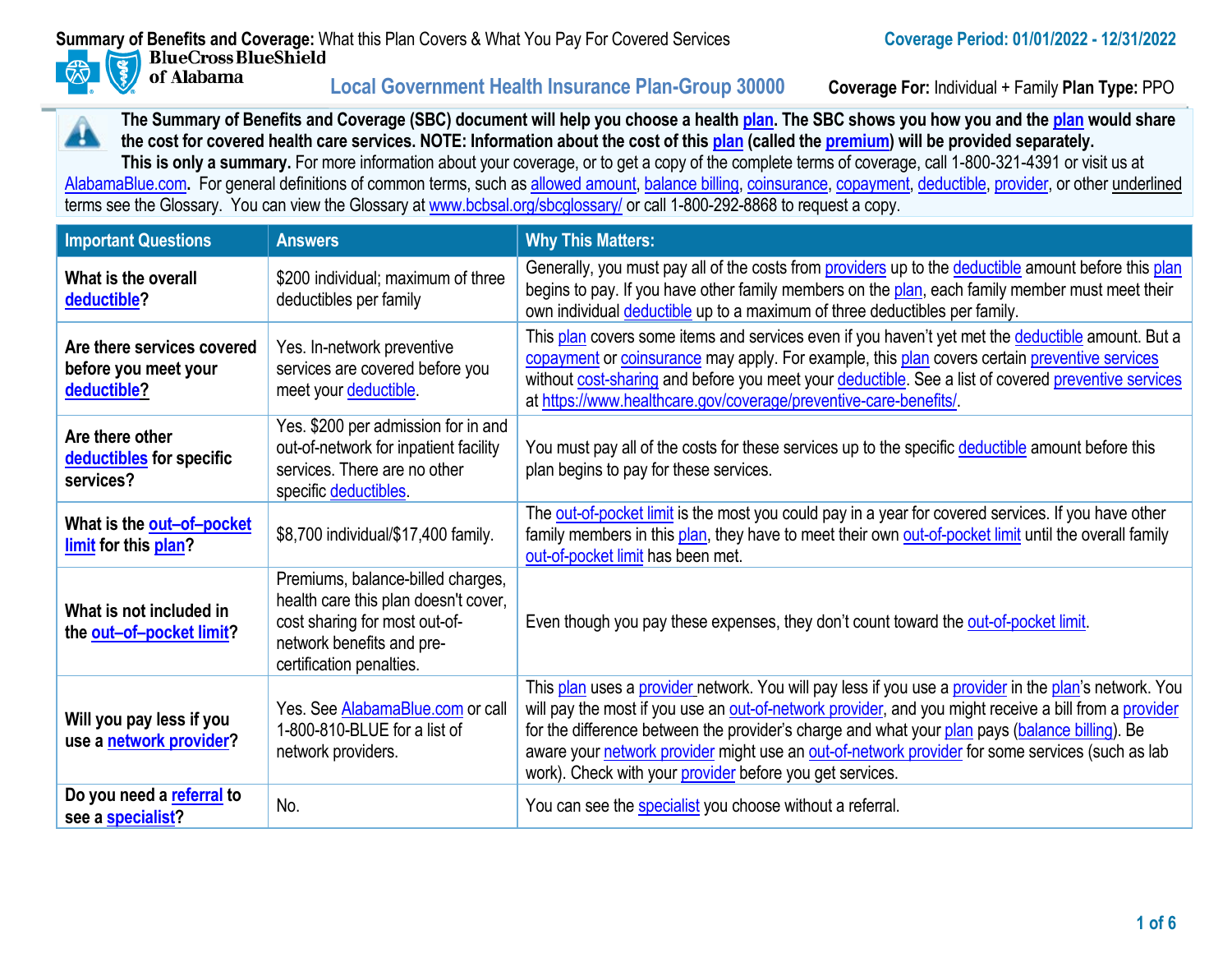

| <b>Common</b>                                                                              | <b>Services You May Need</b>                      |                                                                                                                  | <b>What You Will Pay</b>                                                                                         | <b>Limitations, Exceptions, &amp; Other Important</b><br><b>Information</b>                                                                                                                                                                                     |  |
|--------------------------------------------------------------------------------------------|---------------------------------------------------|------------------------------------------------------------------------------------------------------------------|------------------------------------------------------------------------------------------------------------------|-----------------------------------------------------------------------------------------------------------------------------------------------------------------------------------------------------------------------------------------------------------------|--|
| <b>Medical Event</b>                                                                       |                                                   | <b>Network Provider</b>                                                                                          | <b>Out-of-Network Provider</b>                                                                                   |                                                                                                                                                                                                                                                                 |  |
|                                                                                            |                                                   | (You will pay the least)                                                                                         | (You will pay the most)                                                                                          |                                                                                                                                                                                                                                                                 |  |
|                                                                                            | Primary care visit to treat an                    | \$40 copay/visit                                                                                                 | 20% coinsurance                                                                                                  | A \$20 in-network copay for nurse practitioners,<br>nurse midwives, registered dietician and                                                                                                                                                                    |  |
|                                                                                            | injury or illness                                 | No overall deductible                                                                                            |                                                                                                                  |                                                                                                                                                                                                                                                                 |  |
|                                                                                            | <b>Specialist visit</b>                           | \$50 copay/visit<br>No overall deductible                                                                        | 20% coinsurance                                                                                                  | physician's assistants                                                                                                                                                                                                                                          |  |
| If you visit a health<br>care provider's office<br>or clinic                               | Preventive care/screening/<br>immunization        | No Charge<br>No overall deductible                                                                               | 20% coinsurance                                                                                                  | Please visit<br>AlabamaBlue.com/preventiveservices;<br>additional services are available.<br>You may have to pay for services that aren't<br>preventive. Ask your provider if the services<br>needed are preventive. Then check what your<br>plan will pay for. |  |
| If you have a test                                                                         | Diagnostic test (x-ray, blood<br>work)            | No Charge<br>No overall deductible                                                                               | 20% coinsurance                                                                                                  | Benefits listed are physician services; facility<br>benefits are also available; lab/pathology \$7.50<br>copay may apply; precertification may be<br>required for coverage                                                                                      |  |
|                                                                                            | Imaging (CT/PET scans, MRIs)                      | No Charge<br>No overall deductible                                                                               | 20% coinsurance                                                                                                  |                                                                                                                                                                                                                                                                 |  |
| If you need drugs to<br>treat your illness or                                              | Tier 1 Drugs                                      | \$15 copay<br>No overall deductible                                                                              | <b>Not Covered</b>                                                                                               |                                                                                                                                                                                                                                                                 |  |
| condition                                                                                  | Tier 2 Drugs                                      | 20% coinsurance                                                                                                  | Not Covered                                                                                                      | Prior authorization required for specific drugs.<br>Tier two and three drugs are covered at 80%                                                                                                                                                                 |  |
| More information about<br>prescription drug<br>coverage is available at<br>www.optumrx.com | Tier 3 Drugs                                      | 20% coinsurance                                                                                                  | <b>Not Covered</b>                                                                                               | after submitting a request for reimbursement<br>through OptumRx, subject to the overall<br>deductible                                                                                                                                                           |  |
| If you have outpatient<br>surgery                                                          | Facility fee (e.g., ambulatory<br>surgery center) | $$100$ copay<br>No overall deductible                                                                            | 20% coinsurance                                                                                                  | None                                                                                                                                                                                                                                                            |  |
|                                                                                            | Physician/surgeon fees                            | No Charge<br>No overall deductible                                                                               | 20% coinsurance                                                                                                  | Copay may apply for surgery rendered in an<br>office setting                                                                                                                                                                                                    |  |
| If you need immediate<br>medical attention                                                 | Emergency room care                               | Accident: No Charge<br>No overall deductible<br>Medical Emergency: \$200<br>copay/visit<br>No overall deductible | Accident: No Charge<br>No overall deductible<br>Medical Emergency: \$200<br>copay/visit<br>No overall deductible | Physician charges will apply                                                                                                                                                                                                                                    |  |

\* For more information about limitations and exceptions, see the plan or policy document a[t AlabamaBlue.com.](http://alabamablue.com/) **2 of 6**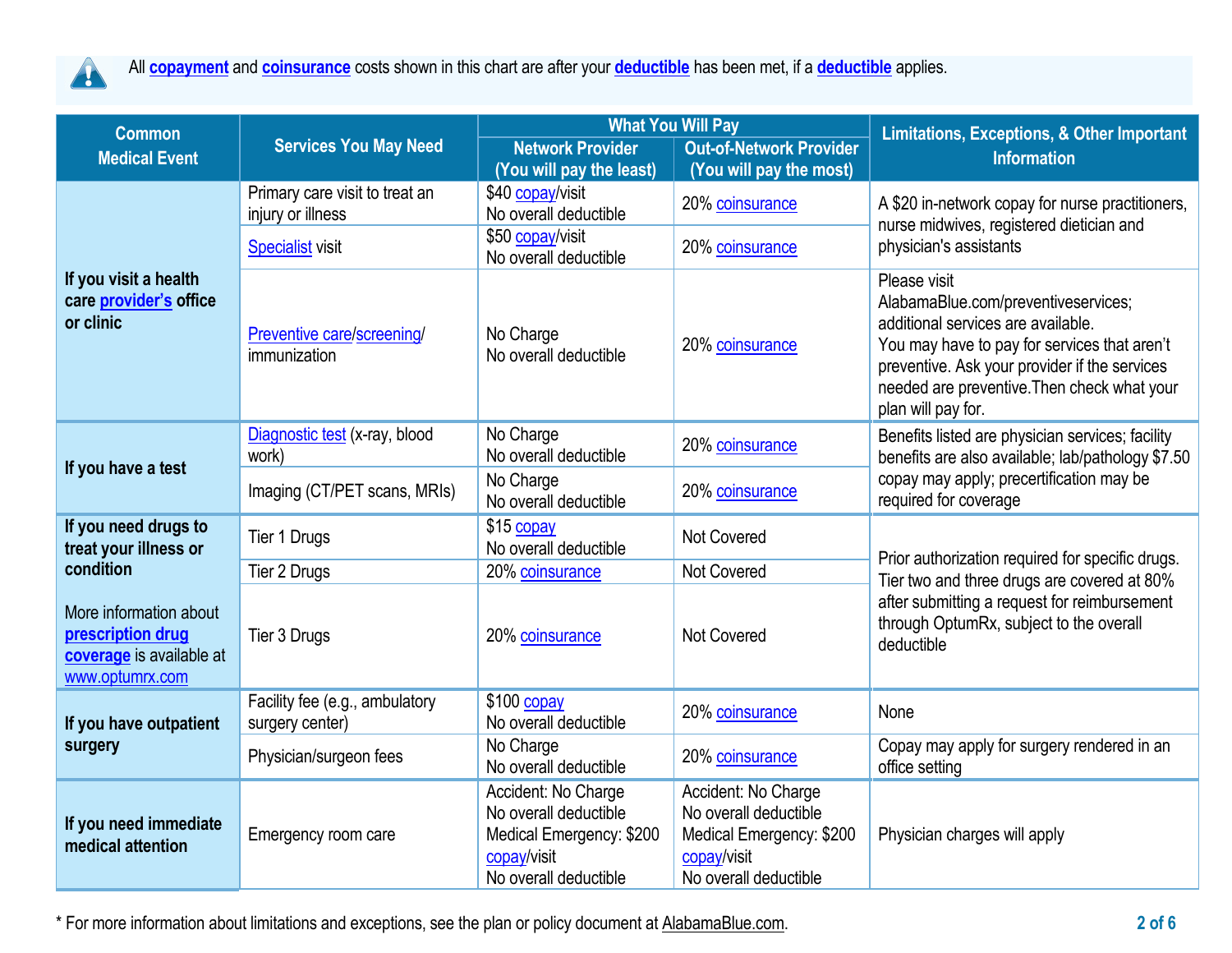| <b>Common</b>                                                                      | <b>Services You May Need</b>                 |                                                                                                                              | <b>What You Will Pay</b>                                                                                                     | <b>Limitations, Exceptions, &amp; Other Important</b>                                                                                                                                                                                                                                                                                                                                                                                                                                                                                                                                                     |  |
|------------------------------------------------------------------------------------|----------------------------------------------|------------------------------------------------------------------------------------------------------------------------------|------------------------------------------------------------------------------------------------------------------------------|-----------------------------------------------------------------------------------------------------------------------------------------------------------------------------------------------------------------------------------------------------------------------------------------------------------------------------------------------------------------------------------------------------------------------------------------------------------------------------------------------------------------------------------------------------------------------------------------------------------|--|
| <b>Medical Event</b>                                                               |                                              | <b>Network Provider</b>                                                                                                      | <b>Out-of-Network Provider</b>                                                                                               | <b>Information</b>                                                                                                                                                                                                                                                                                                                                                                                                                                                                                                                                                                                        |  |
|                                                                                    | <b>Emergency medical</b><br>transportation   | (You will pay the least)<br>20% coinsurance                                                                                  | (You will pay the most)<br>20% coinsurance                                                                                   | Benefits listed are ground and air ambulance;<br>if ground ambulance provider is out of<br>network, the member is responsible for the<br>20% coinsurance and any amount billed over<br>the fee schedule                                                                                                                                                                                                                                                                                                                                                                                                   |  |
|                                                                                    | Urgent care                                  | \$40 copay/visit<br>No overall deductible                                                                                    | 20% coinsurance                                                                                                              | None                                                                                                                                                                                                                                                                                                                                                                                                                                                                                                                                                                                                      |  |
| If you have a hospital<br>stay                                                     | Facility fee (e.g., hospital room)           | \$200 per admission<br>deductible & \$50<br>copay/day days 2-5<br>No overall deductible                                      | \$200 per admission<br>deductible & \$50<br>copay/day days 2-5 & 20%<br>coinsurance<br>No overall deductible                 | In Alabama, out-of-network benefits for non-<br>member hospitals are only available for<br>accidental injury and medical emergency;<br>precertification is required                                                                                                                                                                                                                                                                                                                                                                                                                                       |  |
|                                                                                    | Physician/surgeon fees                       | No Charge<br>No overall deductible                                                                                           | 20% coinsurance                                                                                                              | None                                                                                                                                                                                                                                                                                                                                                                                                                                                                                                                                                                                                      |  |
| If you need mental<br>health, behavioral<br>health, or substance<br>abuse services | Outpatient services                          | \$14 copay/visit<br>No overall deductible                                                                                    | 20% coinsurance                                                                                                              | Benefits listed are for approved LGHIB<br>providers and physician services; Benefits                                                                                                                                                                                                                                                                                                                                                                                                                                                                                                                      |  |
|                                                                                    | Inpatient services                           | 20% coinsurance<br>\$200 per admission for in<br>and out-of-network<br>inpatient facility services.<br>No overall deductible | 20% coinsurance<br>\$200 per admission for in<br>and out-of-network<br>inpatient facility services.<br>No overall deductible | provided by certain in-network providers may<br>be subject to 20% coinsurance; additional<br>benefits are available; precertification is<br>required for intensive outpatient and partial<br>hospitalization; limited to combined maximum<br>of 24 visits for in and out-of-network outpatient<br>mental health and substance abuse per<br>member per calendar year; substance abuse<br>services provided by approved LGHIB<br>providers are limited to 40 visits; benefits are<br>available for Applied Behavioral Analysis<br>(ABA) therapy<br>(precertification required and dollar maximums<br>apply) |  |
| If you are pregnant                                                                | Office visits                                | No Charge<br>No overall deductible                                                                                           | 20% coinsurance                                                                                                              |                                                                                                                                                                                                                                                                                                                                                                                                                                                                                                                                                                                                           |  |
|                                                                                    | Childbirth/delivery professional<br>services | No Charge<br>No overall deductible                                                                                           | 20% coinsurance                                                                                                              |                                                                                                                                                                                                                                                                                                                                                                                                                                                                                                                                                                                                           |  |

\* For more information about limitations and exceptions, see the plan or policy document a[t AlabamaBlue.com.](http://alabamablue.com/) **3 of 6**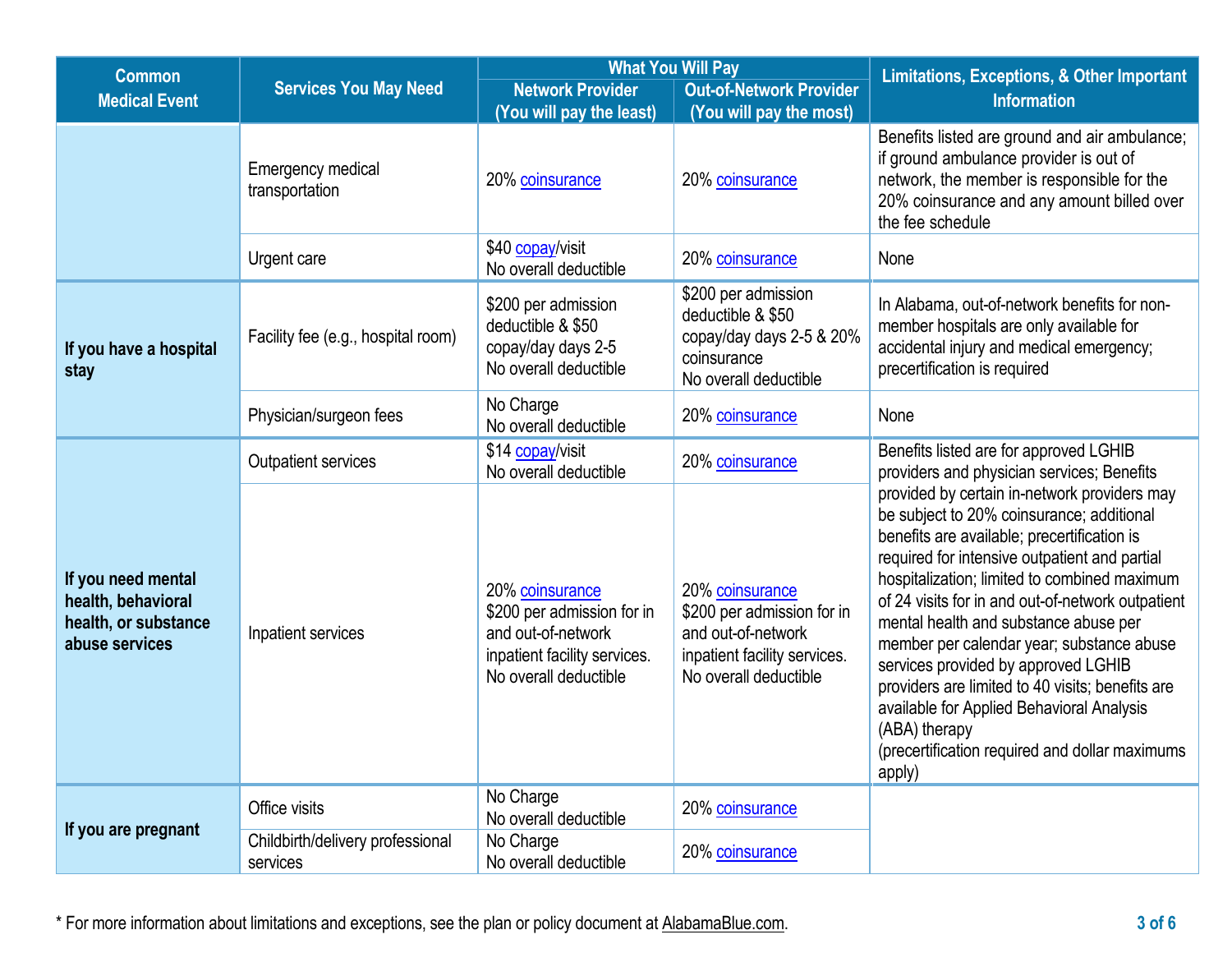| <b>Common</b>                                                           |                                          |                                                                                         | <b>What You Will Pay</b>                                                                                     | <b>Limitations, Exceptions, &amp; Other Important</b>                                                                                                                                                                                                   |  |
|-------------------------------------------------------------------------|------------------------------------------|-----------------------------------------------------------------------------------------|--------------------------------------------------------------------------------------------------------------|---------------------------------------------------------------------------------------------------------------------------------------------------------------------------------------------------------------------------------------------------------|--|
| <b>Medical Event</b>                                                    | <b>Services You May Need</b>             | <b>Network Provider</b><br>(You will pay the least)                                     | <b>Out-of-Network Provider</b><br>(You will pay the most)                                                    | <b>Information</b>                                                                                                                                                                                                                                      |  |
|                                                                         | Childbirth/delivery facility<br>services | \$200 per admission<br>deductible & \$50<br>copay/day days 2-5<br>No overall deductible | \$200 per admission<br>deductible & \$50<br>copay/day days 2-5 & 20%<br>coinsurance<br>No overall deductible | Cost sharing does not apply for preventive<br>services. Depending on the type of services, a<br>copayment, coinsurance or deductible may<br>apply. Maternity care may include tests and<br>services described elsewhere in the SBC (i.e.<br>ultrasound) |  |
|                                                                         | Home health care                         | 20% coinsurance                                                                         | 20% coinsurance                                                                                              | Precertification required; benefits are also<br>available for home infusion services; in<br>Alabama, out-of-network not covered                                                                                                                         |  |
|                                                                         | <b>Rehabilitation services</b>           | 20% coinsurance                                                                         | 20% coinsurance                                                                                              | Benefits listed are for Habilitative and                                                                                                                                                                                                                |  |
|                                                                         | <b>Habilitation services</b>             | 20% coinsurance                                                                         | 20% coinsurance                                                                                              | Rehabilitation services; precertification<br>required after 15th visit                                                                                                                                                                                  |  |
| If you need help<br>recovering or have<br>other special health<br>needs | <b>Skilled nursing care</b>              | 20% coinsurance                                                                         | 20% coinsurance                                                                                              | Precertification is required; benefits only<br>available if approved through case<br>management                                                                                                                                                         |  |
|                                                                         | Durable medical equipment                | 20% coinsurance                                                                         | 20% coinsurance                                                                                              | If provider is out-of-network, the member is<br>responsible for the 20% coinsurance and any<br>amount billed over the fee schedule                                                                                                                      |  |
|                                                                         | <b>Hospice services</b>                  | 20% coinsurance                                                                         | 20% coinsurance                                                                                              | Precertification required; benefits only<br>available if approved through case<br>management; in Alabama, out-of-network not<br>covered                                                                                                                 |  |
|                                                                         | Children's eye exam                      | No Charge<br>No overall deductible                                                      | 20% coinsurance                                                                                              | Please visit<br>AlabamaBlue.com/preventiveservices                                                                                                                                                                                                      |  |
| If your child needs                                                     | Children's glasses                       | <b>Not Covered</b>                                                                      | <b>Not Covered</b>                                                                                           | Not covered; member pays 100%                                                                                                                                                                                                                           |  |
| dental or eye care                                                      | Children's dental check-up               | No Charge<br>No overall deductible                                                      | 20% coinsurance                                                                                              | Please visit<br>AlabamaBlue.com/preventiveservices                                                                                                                                                                                                      |  |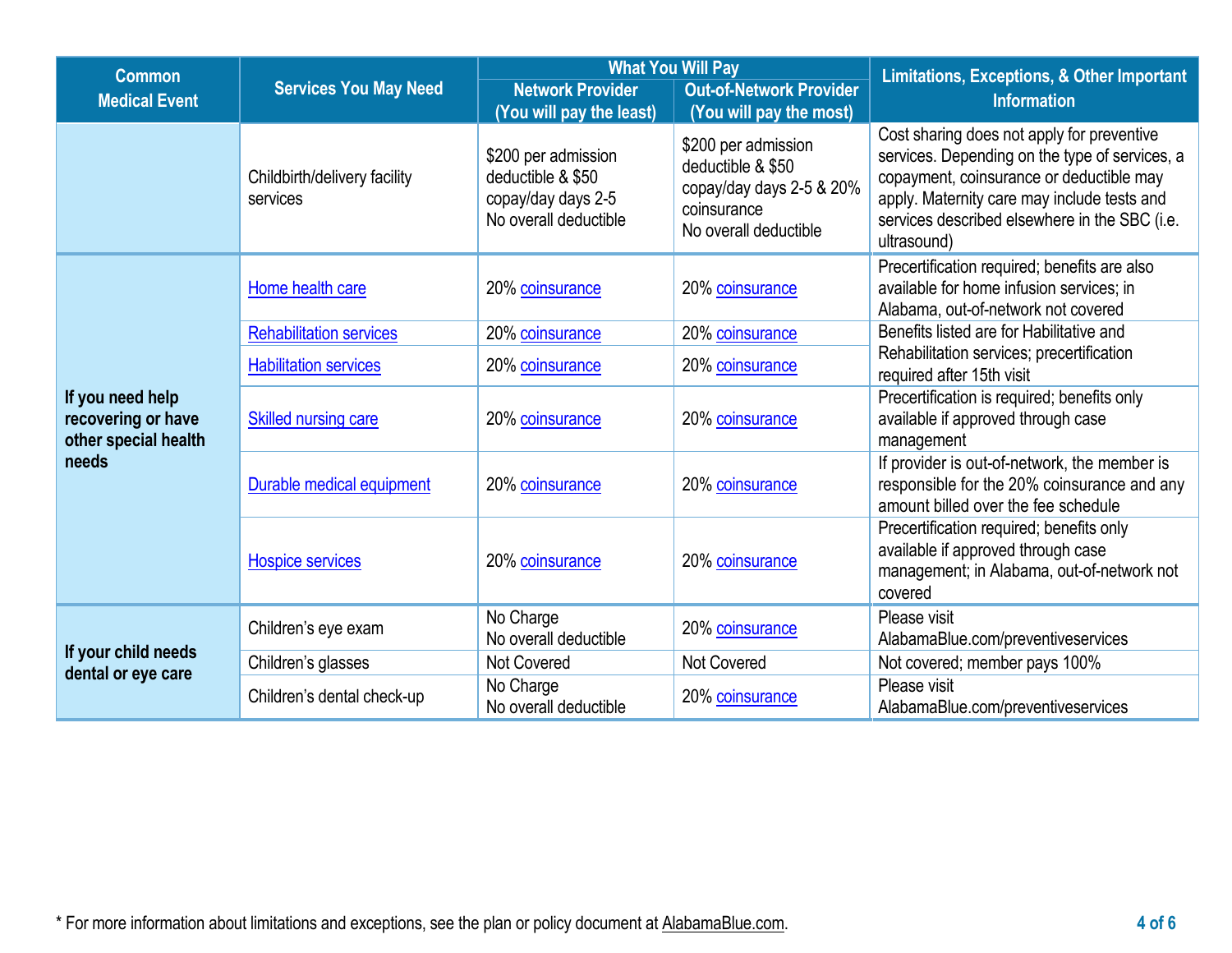## **Other Covered Services (Limitations may apply to these services. This isn't a complete list. Please see you[r plan](https://www.healthcare.gov/sbc-glossary/#plan) document.)** • Bariatric surgery (only morbid obesity in limited • Non-emergency care when traveling outside the U.S.

- 
- Infertility Treatment (Assisted Reproductive Technology not covered)
- Chiropractic care (precertification is required after the 18th visit)

circumstances; precertification is required)

**Services You[r Plan](https://www.bcbsal.org/sbcglossary) Generally Does NOT Cover (Check your policy or [plan](https://www.healthcare.gov/sbc-glossary/#plan) document for more information and a list of any other [excluded services.](https://www.bcbsal.org/sbcglossary))**

• Acupuncture

• Hearing aids

- Cosmetic surgery
- Dental care (Adult)
- Long-term care (convalescent care)
- Routine eye care (Adult)
- Routine foot care
- Weight loss programs
- Glasses, child

Your Rights to Continue Coverage: There are agencies that can help if you want to continue your coverage after it ends. The contact information for those agencies is: Department of Labor's Employee Benefits Security Administration at 1-866-444-EBSA (3272) or [www.dol.gov/ebsa/healthreform](http://www.dol.gov/ebsa/healthreform)[.](https://www.bcbsal.org/sbcglossary) Other coverage options may be available to you too, including buying individual insurance coverage through the Health Insurance [Marketplace.](https://www.bcbsal.org/sbcglossary) For more information about the [Marketplace,](https://www.bcbsal.org/sbcglossary) visit [www.HealthCare.gov](http://www.healthcare.gov/) or call 1-800-318-2596.

Your Grievance and Appeals Rights: There are agencies that can help if you have a complaint against your [plan](https://www.bcbsal.org/sbcglossary) for a denial of a [claim.](https://www.bcbsal.org/sbcglossary) This complaint is called a [grievance](https://www.bcbsal.org/sbcglossary) o[r appeal.](https://www.bcbsal.org/sbcglossary) For more information about your rights, look at the explanation of benefits you will receive for that medical [claim.](https://www.bcbsal.org/sbcglossary) Your [plan](https://www.bcbsal.org/sbcglossary) documents also provide complete information to submit [a claim,](https://www.bcbsal.org/sbcglossary) [appeal,](https://www.bcbsal.org/sbcglossary) or a [grievance](https://www.bcbsal.org/sbcglossary) for any reason to your [plan.](https://www.bcbsal.org/sbcglossary) For more information about your rights, this notice, or assistance, contact: Your plan administrator at the phone number listed in your benefit booklet. You may also contact Department of Labor's Employee Benefits Security Administration at 1- 866-444-EBSA (3272) o[r www.dol.gov/ebsa/healthreform.](http://www.dol.gov/ebsa/healthreform)

## **Does this [plan](https://www.bcbsal.org/sbcglossary) provide Minimum Essential Coverage? Yes**

[Minimum Essential Coverage g](https://www.healthcare.gov/sbc-glossary/#minimum-essential-coverage)enerally includes [plans,](https://www.healthcare.gov/sbc-glossary/#plan) [health insurance](https://www.healthcare.gov/sbc-glossary/#health-insurance) available through the [Marketplace](https://www.healthcare.gov/sbc-glossary/#marketplace) or other individual market policies, Medicare, Medicaid, CHIP, TRICARE, and certain other coverage. If you are eligible for certain types of [Minimum Essential Coverage,](https://www.healthcare.gov/sbc-glossary/#minimum-essential-coverage) you may not be eligible for the [premium tax credit.](https://www.healthcare.gov/sbc-glossary/#premium-tax-credits)

## **Does this [plan](https://www.bcbsal.org/sbcglossary) meet Minimum Value Standards? Yes**

If your [plan](https://www.bcbsal.org/sbcglossary) doesn't meet the [Minimum Value Standards,](https://www.bcbsal.org/sbcglossary) you may be eligible for a [premium tax credit](https://www.bcbsal.org/sbcglossary) to help you pay for [a plan](https://www.bcbsal.org/sbcglossary) through the [Marketplace.](https://www.bcbsal.org/sbcglossary) ––––––––––––––––––––––*To see examples of how this plan might cover costs for a sample medical situation, see the next section.–––––––––––*––––––––––

\* For more information about limitations and exceptions, see the plan or policy document a[t AlabamaBlue.com.](http://alabamablue.com/) **5 of 6**